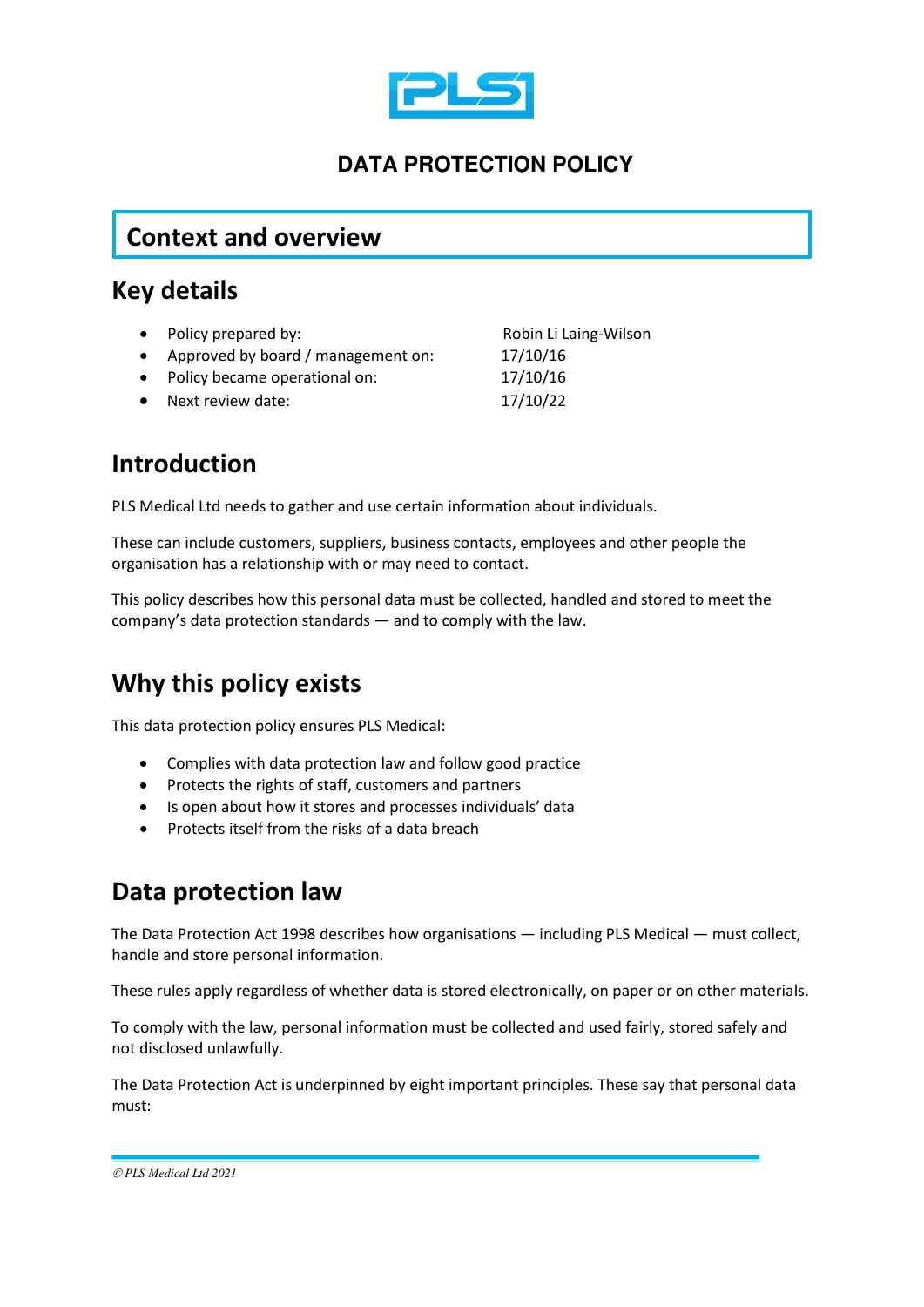

- 1. Be processed fairly and lawfully
- 2. Be obtained only for specific, lawful purposes
- 3. Be adequate, relevant and not excessive
- 4. Be accurate and kept up to date
- 5. Not be held for any longer than necessary
- 6. Processed in accordance with the rights of data subjects
- 7. Be protected in appropriate ways
- 8. Not be transferred outside the European Economic Area (EEA), unless that country or territory also ensures an adequate level of protection

### **People, risks and responsibilities**

### **Policy scope**

This policy applies to:

- The head office of PLS Medical All branches of PLS Medical
- All staff of PLS Medical
- All contractors, suppliers and other people working on behalf of PLS Medical

It applies to all data that the company holds relating to identifiable individuals, even if that information technically falls outside of the Data Protection Act 1998. This can include:

- Names of individuals
- Postal addresses
- Email addresses
- Telephone numbers
- …plus any other information relating to individuals

## **Data protection risks**

This policy helps to protect PLS Medical from some very real data security risks, including:

- **Breaches of confidentiality.** For instance, information being given out inappropriately.
- **Failing to offer choice.** For instance, all individuals should be free to choose how the company uses data relating to them.
- **Reputational damage.** For instance, the company could suffer if hackers successfully gained access to sensitive data.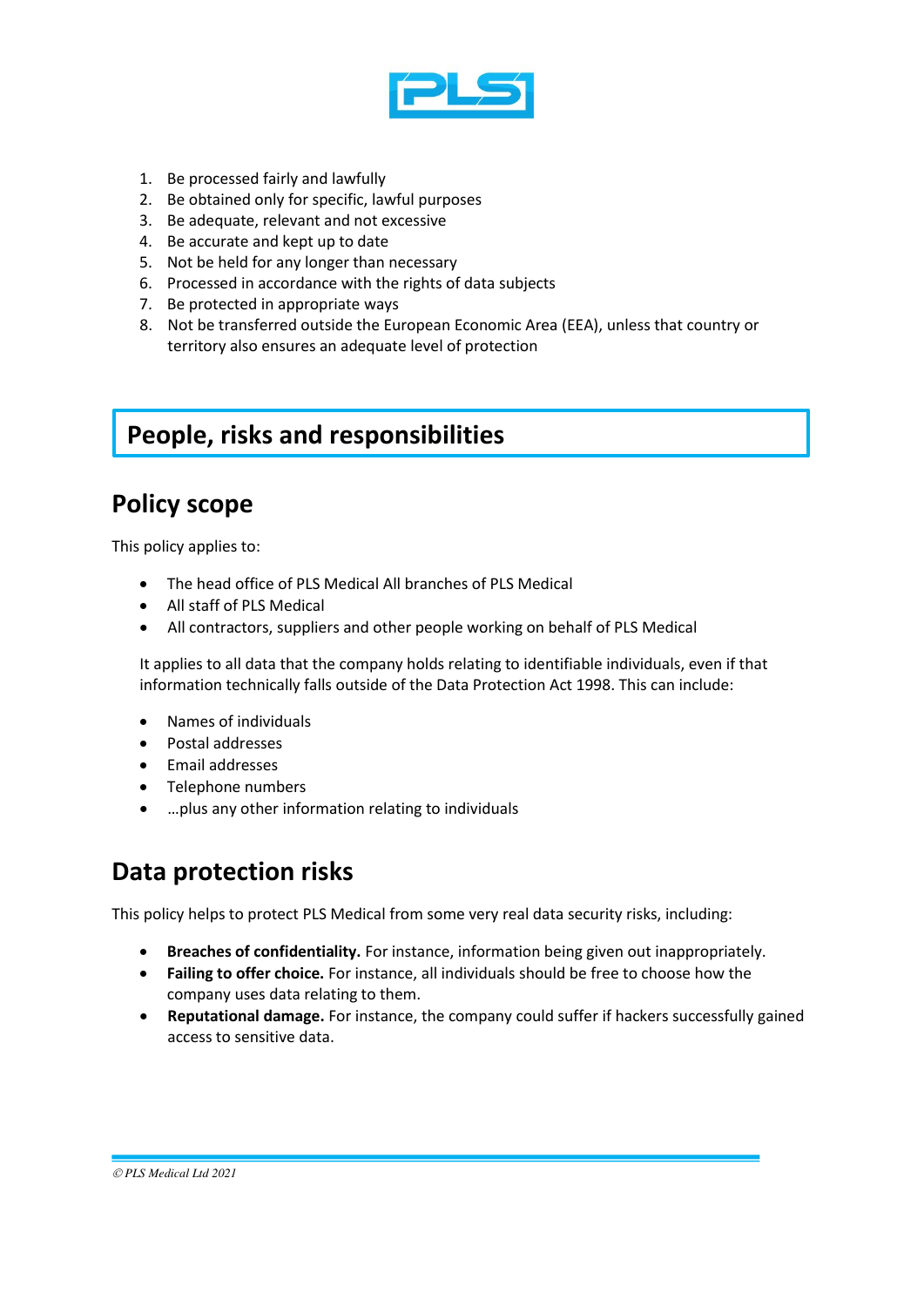

## **Responsibilities**

Everyone who works for or with PLS Medical has some responsibility for ensuring data is collected, stored and handled appropriately.

Each team that handles personal data must ensure that it is handled and processed in line with this policy and data protection principles.

However, these people have key areas of responsibility:

- The **Director** is ultimately responsible for ensuring that PLS Medical meets its legal obligations.
- The **Data protection officer, Robin Li Laing,** is responsible for:
	- $\circ$  Keeping the board updated about data protection responsibilities, risks and issues.
	- $\circ$  Reviewing all data protection procedures and related policies, in line with an agreed schedule.
	- $\circ$  Arranging data protection training and advice for the people covered by this policy.
	- $\circ$  Handling data protection questions from staff and anyone else covered by this policy.
	- o Dealing with requests from individuals to see the data PLS Medical holds about them (also called 'subject access requests').
	- $\circ$  Checking and approving any contracts or agreements with third parties that may handle the company's sensitive data.
	- o Ensuring all systems, services and equipment used for storing data meet acceptable security standards.
	- $\circ$  Performing regular checks and scans to ensure security hardware and software is functioning properly.
	- o Evaluating any third-party services the company is considering using to store or process data. For instance, cloud computing services.
	- o Approving any data protection statements attached to communications such as emails and letters.
	- o Addressing any data protection queries from journalists or media outlets like newspapers.
	- o Where necessary, working with other staff to ensure marketing initiatives abide by data protection principles.

# **General staff guidelines**

- The only people able to access data covered by this policy should be those who **need it for their work**.
- Data **should not be shared informally**. When access to confidential information is required, employees can request it from their line managers.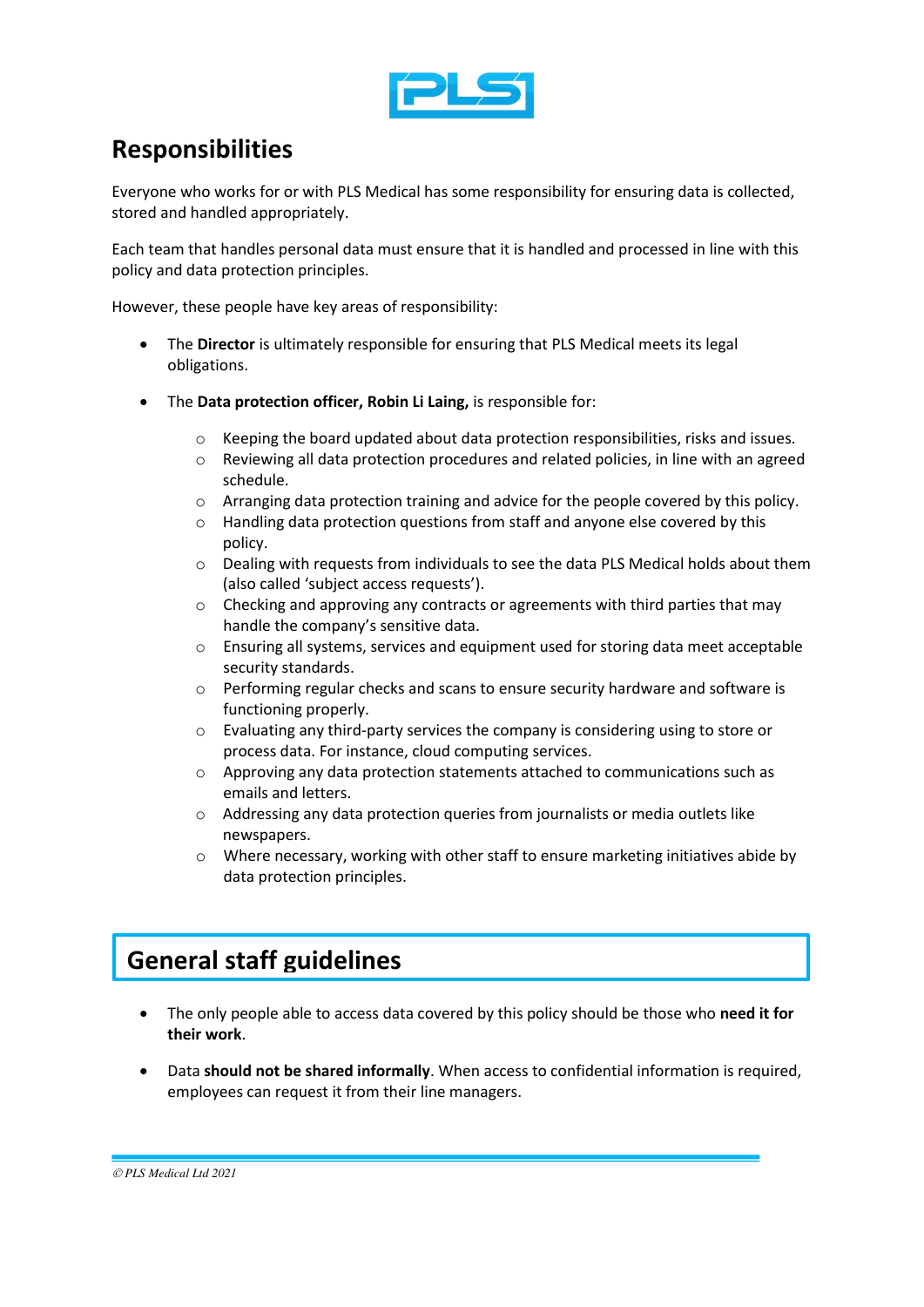

- **PLS Medical will provide training** to all employees to help them understand their responsibilities when handling data.
- Employees should keep all data secure, by taking sensible precautions and following the guidelines below.
- In particular, **strong passwords must be used** and they should never be shared.
- Personal data **should not be disclosed** to unauthorised people, either within the company or externally.
- Data should be **regularly reviewed and updated** if it is found to be out of date. If no longer required, it should be deleted and disposed of.
- Employees **should request help** from their line manager or the data protection officer if they are unsure about any aspect of data protection.

## **Data storage**

These rules describe how and where data should be safely stored. Questions about storing data safely can be directed to the IT manager or data controller.

When data is **stored on paper,** it should be kept in a secure place where unauthorised people cannot see it.

These guidelines also apply to data that is usually stored electronically but has been printed out for some reason:

- When not required, the paper or files should be kept **in a locked drawer or filing cabinet**.
- Employees should make sure paper and printouts are **not left where unauthorised people could see them**, like on a printer.
- **Data printouts should be shredded** and disposed of securely when no longer required.

When data is **stored electronically**, it must be protected from unauthorised access, accidental deletion and malicious hacking attempts:

- Data should be **protected by strong passwords** that are changed regularly and never shared between employees.
- If data is **stored on removable media** (like a CD or DVD), these should be kept locked away securely when not being used.
- Data should only be stored on **designated drives and servers**, and should only be uploaded to an **approved cloud computing services**.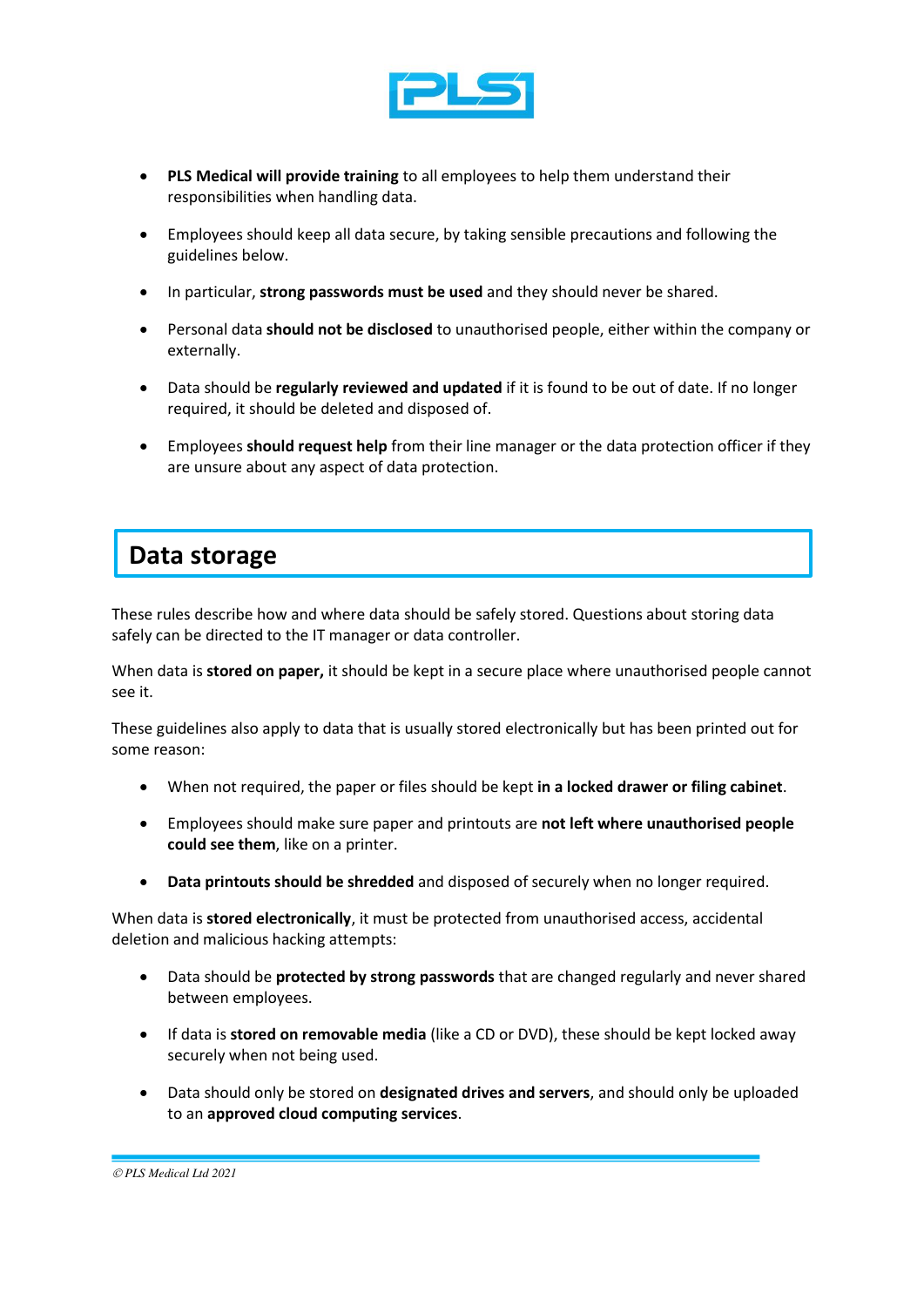

- Servers containing personal data should be **sited in a secure location**, away from general office space.
- Data should be **backed up frequently**. Those backups should be tested regularly, in line with the company's standard backup procedures.
- Data should **never be saved directly** to laptops or other mobile devices like tablets or smart phones.
- All servers and computers containing data should be protected by **approved security software and a firewall**.

## **Data use**

Personal data is of no value to PLS Medical unless the business can make use of it. However, it is when personal data is accessed and used that it can be at the greatest risk of loss, corruption or theft:

- When working with personal data, employees should ensure **the screens of their computers are always locked** when left unattended.
- Personal data **should not be shared informally**. In particular, it should never be sent by email, as this form of communication is not secure.
- Data must be **encrypted before being transferred electronically**. The IT manager can explain how to send data to authorised external contacts.
- Personal data should **never be transferred outside of the European Economic Area**.
- Employees **should not save copies of personal data to their own computers.** Always access and update the central copy of any data.

## **Data accuracy**

The law requires PLS Medical to take reasonable steps to ensure data is kept accurate and up to date.

The more important it is that the personal data is accurate, the greater the effort PLS Medical should put into ensuring its accuracy.

It is the responsibility of all employees who work with data to take reasonable steps to ensure it is kept as accurate and up to date as possible.

- Data will be held in **as few places as necessary**. Staff should not create any unnecessary additional data sets.
- Staff should **take every opportunity to ensure data is updated.** For instance, by confirming a customer's details when they call.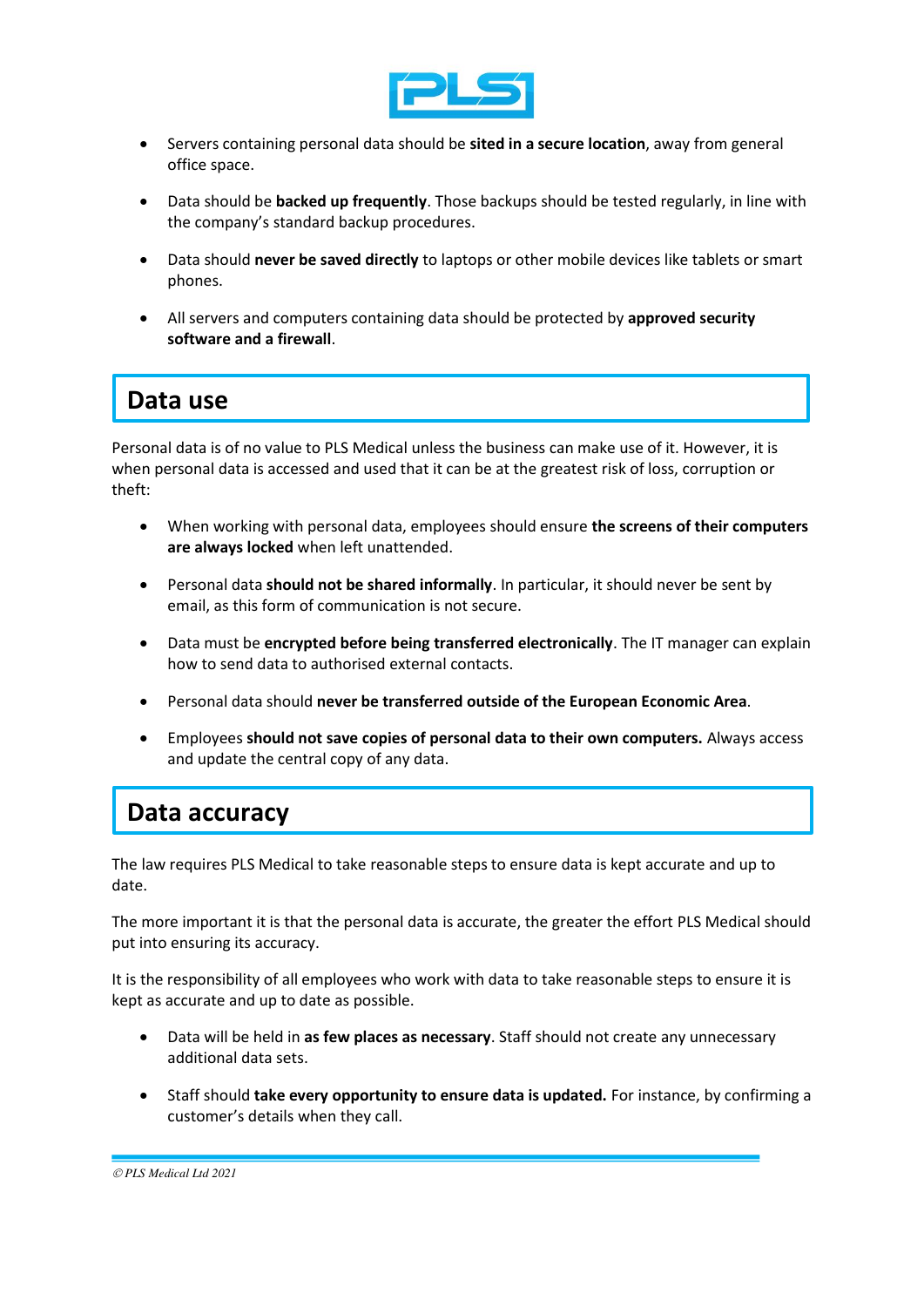

- PLS Medical will make it **easy for data subjects to update the information** PLS Medical holds about them. For instance, via the company website.
- Data should be **updated as inaccuracies are discovered**. For instance, if a customer can no longer be reached on their stored telephone number, it should be removed from the database.
- It is the marketing manager's responsibility to ensure **marketing databases are checked against industry suppression files** every six months

#### **Subject access requests**

All individuals who are the subject of personal data held by PLS Medical are entitled to:

- Ask **what information** the company holds about them and why.
- Ask **how to gain access** to it.
- Be informed **how to keep it up to date.**
- Be informed how the company is **meeting its data protection obligations**.

If an individual contacts the company requesting this information, this is called a subject access request.

Subject access requests from individuals should be made by email, addressed to the data controller a[t info@plsmedical.co.uk](mailto:info@plsmedical.co.uk) The data controller can supply a standard request form, although individuals do not have to use this.

Individuals will be charged £10 per subject access request. The data controller will aim to provide the relevant data within 14 days.

The data controller will always verify the identity of anyone making a subject access request before handing over any information.

### **Disclosing data for other reasons**

In certain circumstances, the Data Protection Act allows personal data to be disclosed to law enforcement agencies without the consent of the data subject.

Under these circumstances, PLS Medical will disclose requested data. However, the data controller will ensure the request is legitimate, seeking assistance from the board and from the company's legal advisers where necessary.